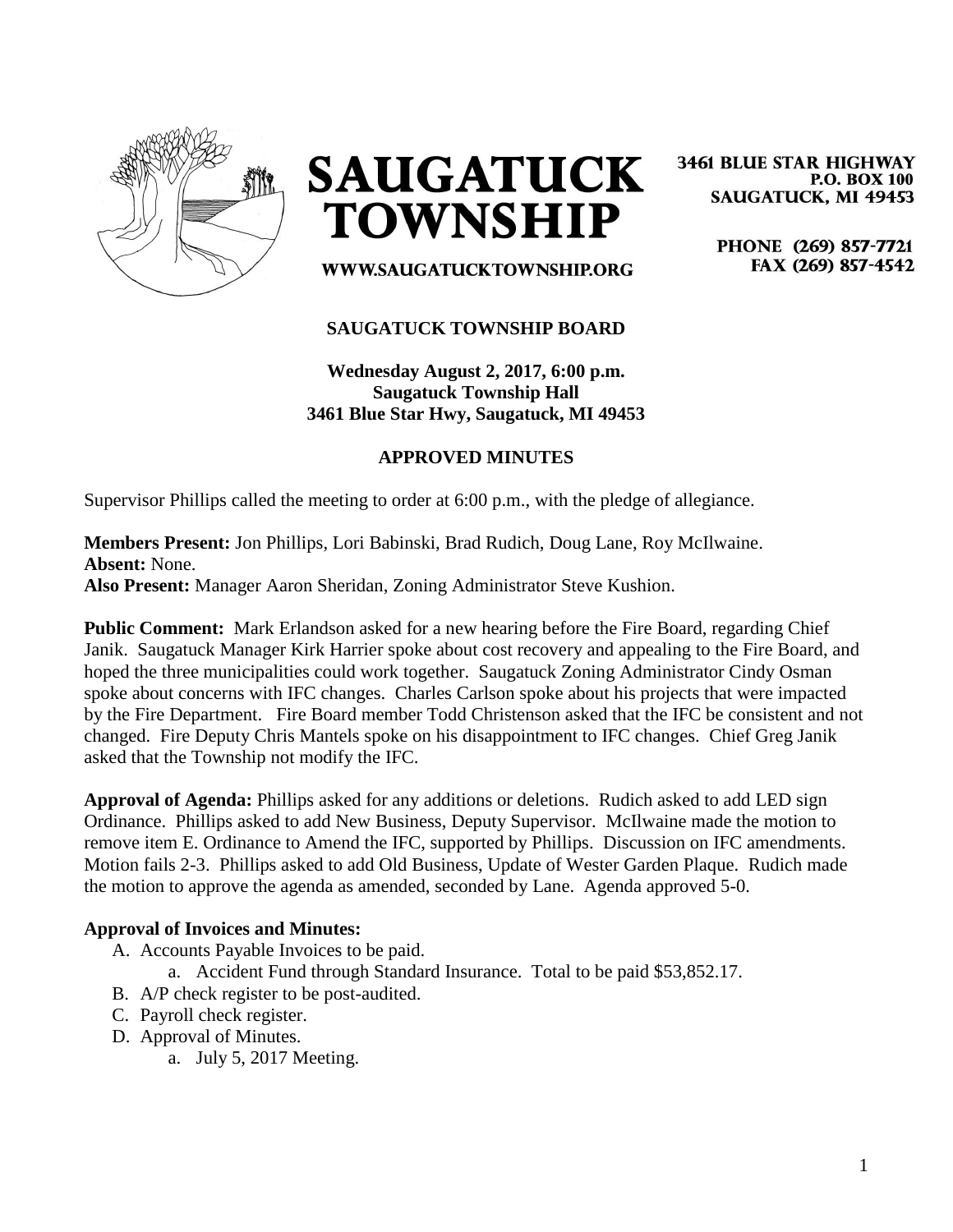McIlwaine asked to change Riverside Road to Drive in the Minutes. McIlwaine moved to approve the minutes and invoices for payment, Phillips supported. Motion passes 5-0. **Correspondence:** None.

## **Unfinished Business:**

A. Deb Wester Garden Plaque. Sheridan explained that the Parks Commission discussed the subject at their meeting. Park Commissioner Jim Searing spoke to Deb's family and will continue discussion.

## **New Business:**

- A. Interurban Update with Director Phyllis Yff. Yff spoke to the Board about Grant funding and other sources of income, for bus replacement, building repairs, bus camera systems and recent dispatch software updates. In October 2016 the Interurban sent out 3700 surveys and got a nearly 10% response. The Interurban will be asking for a millage increase for the November 2017 election of .5 mills. City of Fennville has inquired about expanding Interurban service.
- B. Outdoor Discovery Center, Fragmites Update with Ben Heerspink. Heerspink stated that the ODC along with conservation districts, have set aside \$26,000 to treat fragmites on the Kalamazoo River. The treatment would be a chemical treatment spread by helicopter, between I-196 and 63rd Street. Fire treatment would possibly come later. Rudich made the motion to approve the agreement for treatment of the invasive plants by the Outdoor Discover Center, supported by Babinski. Roll call vote: All vote yes. Motion passes 5-0.
- C. Resolution for Land Acquisition for Non-Motorized Trail. Sheridan stated that a strip of property along North Street owned by Darcy Lloyd could be used for the Blue Star Trail through Almanchier Park. Ms. Lloyd would convey the property in exchange for a burial plots in Riverside Cemetry. Ms. Lloyd would like part of the trail named for her father Bill Wilson. Rudich moved the Resolution Regarding Acquisition of Land for Possible Development of Nonmotorized Trail Linear Park. McIlwaine supported. Roll call vote: all vote yes. Motion passes 5-0.
- D. Ordinance to Amend Section 16-27 and Chapter 16, Article III of the Township of Saugatuck Code to Regulate Fire Prevention and Protection. Zoning Administrator Steve Kushion spoke about IFC changes and their effects on new driveways, private roads and cost recovery. Private road amendments would strengthen the current Ordinance. Phillips stated his concern was with cost recovery changes within a district. McIlwaine asked about testing of hydrants and blocking of hydrants. Daryl VanDyke of KLSWA stated the Utilities Ordinance covered the concerns. Janik was concerned that the Board was unaware of what was in the Ordinance. Adoption of the 2015 code would be enacted in the near future. Phillips and McIlwaine wanted to work with the district partners. Rudich wanted to protect the Township residents from an additional layer of Fire District revenue. Discussion on effects of ISO changes. Rudich moved the Ordinance to Amend Section 16-27 and Chapter 16, Article III of the Township of Saugatuck Code to Regulate Fire Prevention and Protection, support from Lane. No discussion. Roll call vote: Rudich, yes; Phillips, no; Babinski, yes; Lane, yes; McIlwaine, no. Ordinance passes 3-2.
- E. Ordinance to Amend Sections 40-623 and 40-658 of the Township of Saugatuck Code, and Create a New Section 40-633, to Regulate Fire Apparatus Access on Private Roads and Driveways. Kushion would ask for input from Fire Chief on Roads and Driveways when needed. Phillips moved the Ordinance to Amend Sections 40-623 and 40-658 of the Township of Saugatuck Code, and Create a New Section 40-633, to Regulate Fire Apparatus Access on